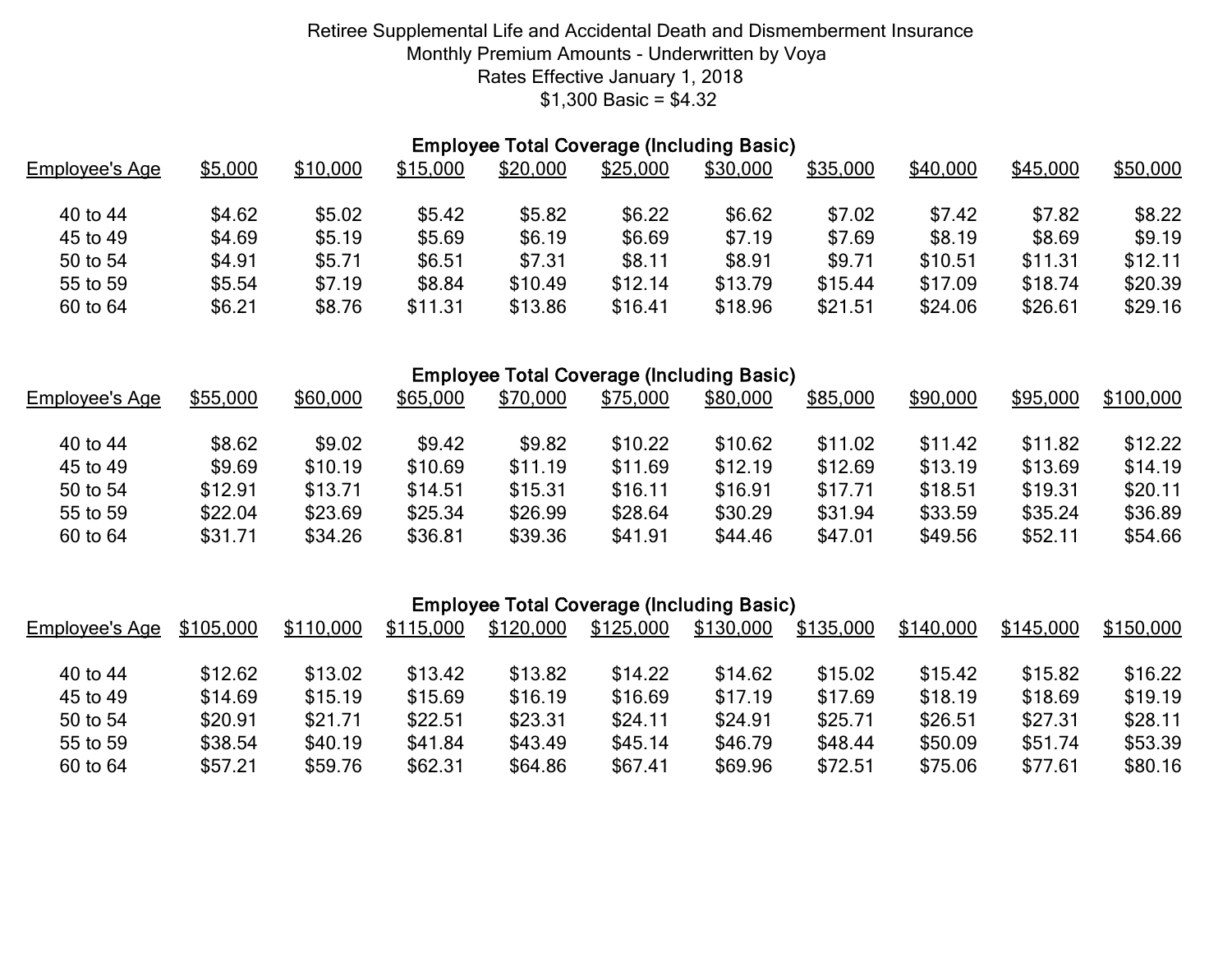| <b>Employee Total Coverage (Including Basic)</b> |           |           |           |           |           |           |           |           |           |           |  |
|--------------------------------------------------|-----------|-----------|-----------|-----------|-----------|-----------|-----------|-----------|-----------|-----------|--|
| Employee's Age                                   | \$155,000 | \$160,000 | \$165,000 | \$170,000 | \$175,000 | \$180,000 | \$185,000 | \$190,000 | \$195,000 | \$200,000 |  |
|                                                  |           |           |           |           |           |           |           |           |           |           |  |
| 40 to 44                                         | \$16.62   | \$17.02   | \$17.42   | \$17.82   | \$18.22   | \$18.62   | \$19.02   | \$19.42   | \$19.82   | \$20.22   |  |
| 45 to 49                                         | \$19.69   | \$20.19   | \$20.69   | \$21.19   | \$21.69   | \$22.19   | \$22.69   | \$23.19   | \$23.69   | \$24.19   |  |
| 50 to 54                                         | \$28.91   | \$29.71   | \$30.51   | \$31.31   | \$32.11   | \$32.91   | \$33.71   | \$34.51   | \$35.31   | \$36.11   |  |
| 55 to 59                                         | \$55.04   | \$56.69   | \$58.34   | \$59.99   | \$61.64   | \$63.29   | \$64.94   | \$66.59   | \$68.24   | \$69.89   |  |
| 60 to 64                                         | \$82.71   | \$85.26   | \$87.81   | \$90.36   | \$92.91   | \$95.46   | \$98.01   | \$100.56  | \$103.11  | \$105.66  |  |

# Employee Total Coverage (Including Basic)

| Employee's Age | \$205,000 | \$210,000 | \$215,000 | \$220,000 | \$225,000 | \$230,000 | \$235,000 | \$240,000 | \$245,000 | \$250,000 |
|----------------|-----------|-----------|-----------|-----------|-----------|-----------|-----------|-----------|-----------|-----------|
| 40 to 44       | \$20.62   | \$21.02   | \$21.42   | \$21.82   | \$22.22   | \$22.62   | \$23.02   | \$23.42   | \$23.82   | \$24.22   |
| 45 to 49       | \$24.69   | \$25.19   | \$25.69   | \$26.19   | \$26.69   | \$27.19   | \$27.69   | \$28.19   | \$28.69   | \$29.19   |
| 50 to 54       | \$36.91   | \$37.71   | \$38.51   | \$39.31   | \$40.11   | \$40.91   | \$41.71   | \$42.51   | \$43.31   | \$44.11   |
| 55 to 59       | \$71.54   | \$73.19   | \$74.84   | \$76.49   | \$78.14   | \$79.79   | \$81.44   | \$83.09   | \$84.74   | \$86.39   |
| 60 to 64       | \$108.21  | \$110.76  | \$113.31  | \$115.86  | \$118.41  | \$120.96  | \$123.51  | \$126.06  | \$128.61  | \$131.16  |

| <b>Employee Total Coverage (Including Basic)</b> |  |  |  |
|--------------------------------------------------|--|--|--|
|--------------------------------------------------|--|--|--|

| Employee's Age | \$255,000 | \$260,000 | \$265,000 | \$270,000 | \$275,000 | \$280,000 | \$285,000 | \$290,000 | \$295,000 | \$300,000 |
|----------------|-----------|-----------|-----------|-----------|-----------|-----------|-----------|-----------|-----------|-----------|
| 40 to 44       | \$24.62   | \$25.02   | \$25.42   | \$25.82   | \$26.22   | \$26.62   | \$27.02   | \$27.42   | \$27.82   | \$28.22   |
| 45 to 49       | \$29.69   | \$30.19   | \$30.69   | \$31.19   | \$31.69   | \$32.19   | \$32.69   | \$33.19   | \$33.69   | \$34.19   |
| 50 to 54       | \$44.91   | \$45.71   | \$46.51   | \$47.31   | \$48.11   | \$48.91   | \$49.71   | \$50.51   | \$51.31   | \$52.11   |
| 55 to 59       | \$88.04   | \$89.69   | \$91.34   | \$92.99   | \$94.64   | \$96.29   | \$97.94   | \$99.59   | \$101.24  | \$102.89  |
| 60 to 64       | \$133.71  | \$136.26  | \$138.81  | \$141.36  | \$143.91  | \$146.46  | \$149.01  | \$151.56  | \$154.11  | \$156.66  |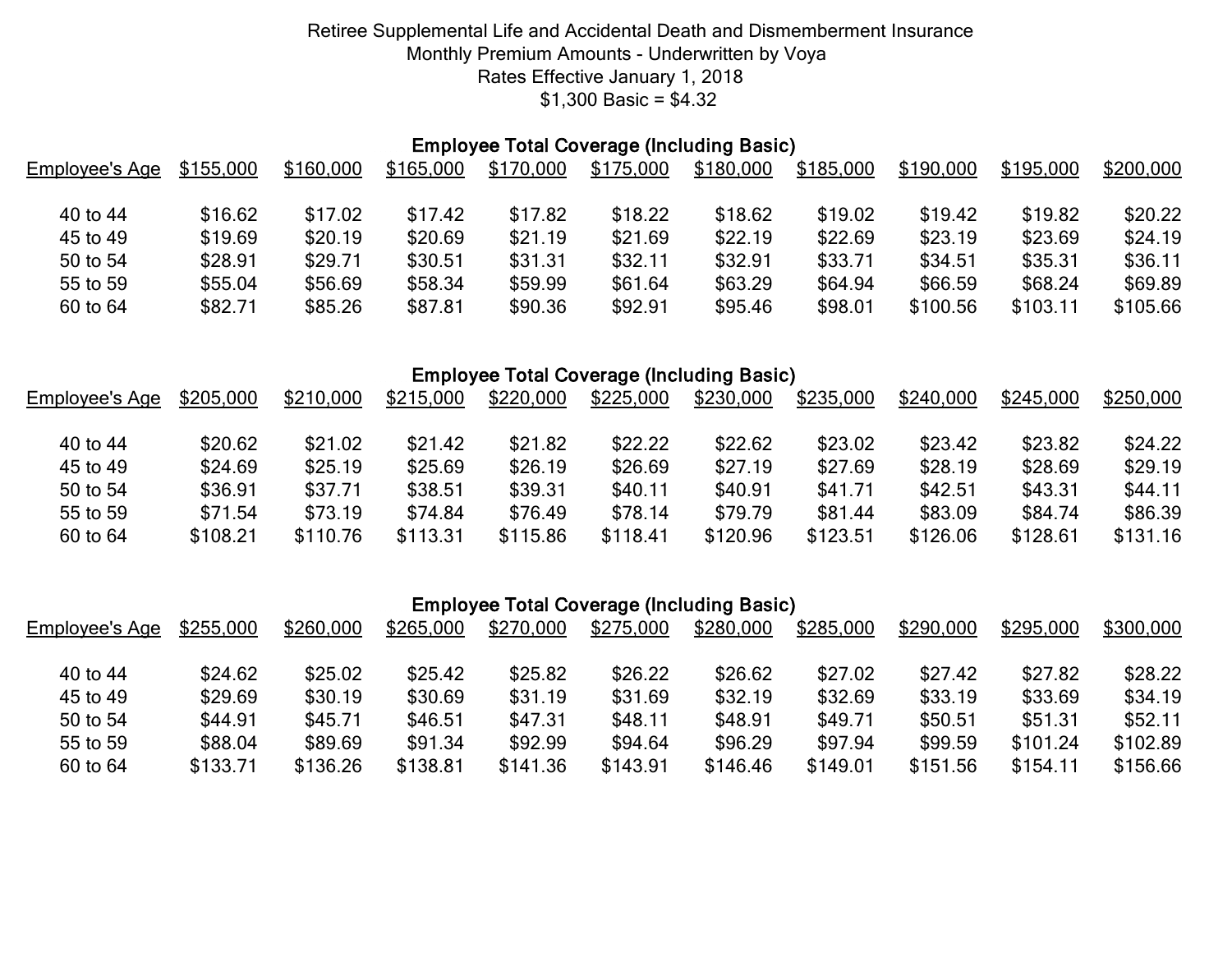# Employee Total Coverage (Including Basic)

| Employee's Age | \$305,000 | \$310,000 | \$315,000 | \$320,000 | \$325,000 | \$330,000 | \$335,000 | \$340,000 | \$345,000 | \$350,000 |
|----------------|-----------|-----------|-----------|-----------|-----------|-----------|-----------|-----------|-----------|-----------|
| 40 to 44       | \$28.62   | \$29.02   | \$29.42   | \$29.82   | \$30.22   | \$30.62   | \$31.02   | \$31.42   | \$31.82   | \$32.22   |
| 45 to 49       | \$34.69   | \$35.19   | \$35.69   | \$36.19   | \$36.69   | \$37.19   | \$37.69   | \$38.19   | \$38.69   | \$39.19   |
| 50 to 54       | \$52.91   | \$53.71   | \$54.51   | \$55.31   | \$56.11   | \$56.91   | \$57.71   | \$58.51   | \$59.31   | \$60.11   |
| 55 to 59       | \$104.54  | \$106.19  | \$107.84  | \$109.49  | \$111.14  | \$112.79  | \$114.44  | \$116.09  | \$117.74  | \$119.39  |
| 60 to 64       | \$159.21  | \$161.76  | \$164.31  | \$166.86  | \$169.41  | \$171.96  | \$174.51  | \$177.06  | \$179.61  | \$182.16  |

#### Employee Total Coverage (Including Basic)

| Employee's Age | \$355,000 | \$360,000 | \$365,000 | \$370,000 | \$375,000 | \$380,000 | \$385,000 | \$390,000 | \$395,000 | \$400,000 |
|----------------|-----------|-----------|-----------|-----------|-----------|-----------|-----------|-----------|-----------|-----------|
| 40 to 44       | \$32.62   | \$33.02   | \$33.42   | \$33.82   | \$34.22   | \$34.62   | \$35.02   | \$35.42   | \$35.82   | \$36.22   |
| 45 to 49       | \$39.69   | \$40.19   | \$40.69   | \$41.19   | \$41.69   | \$42.19   | \$42.69   | \$43.19   | \$43.69   | \$44.19   |
| 50 to 54       | \$60.91   | \$61.71   | \$62.51   | \$63.31   | \$64.11   | \$64.91   | \$65.71   | \$66.51   | \$67.31   | \$68.11   |
| 55 to 59       | \$121.04  | \$122.69  | \$124.34  | \$125.99  | \$127.64  | \$129.29  | \$130.94  | \$132.59  | \$134.24  | \$135.89  |
| 60 to 64       | \$184.71  | \$187.26  | \$189.81  | \$192.36  | \$194.91  | \$197.46  | \$200.01  | \$202.56  | \$205.11  | \$207.66  |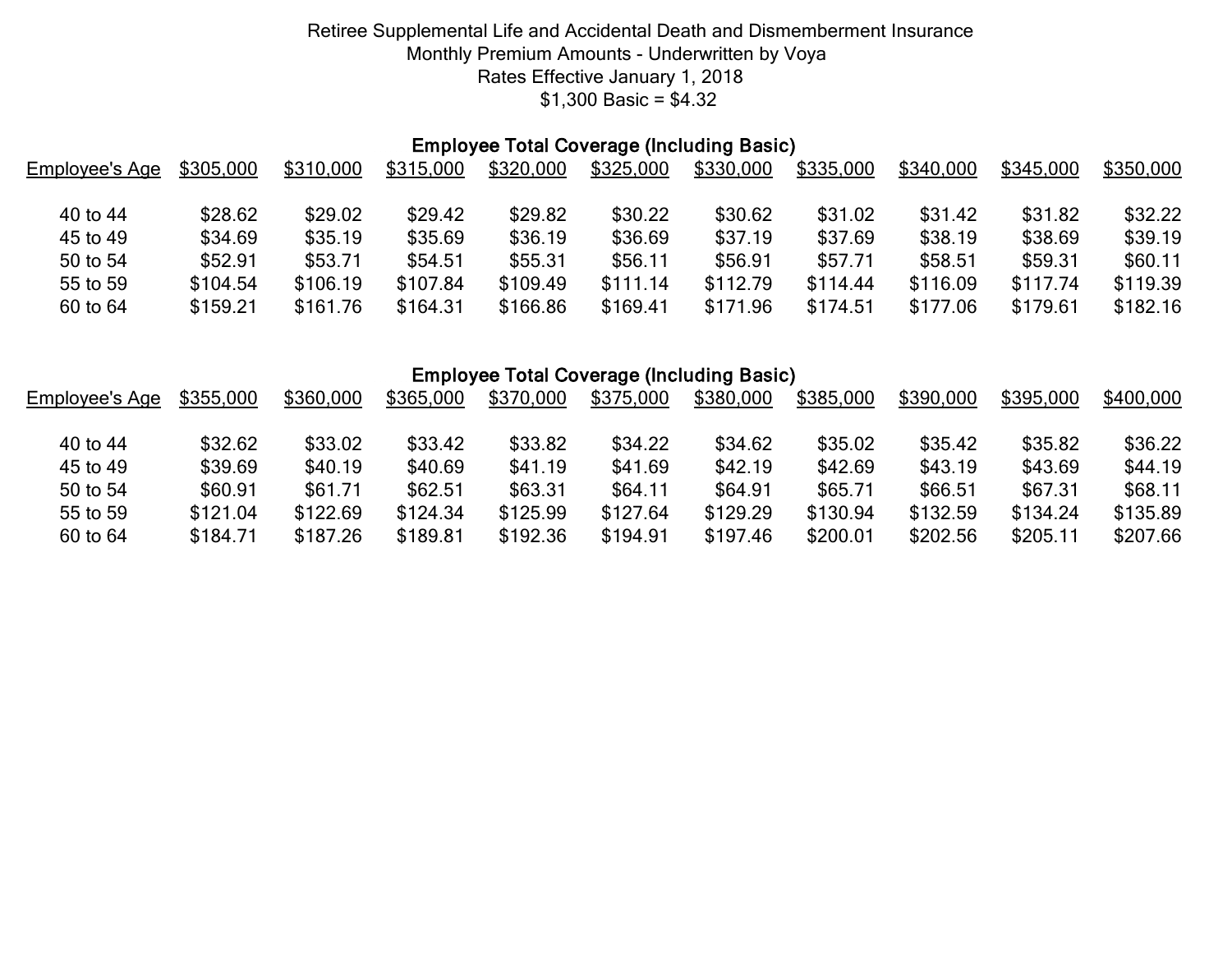# Dependent Supplemental Life Insurance Premiums Monthly Premium Amounts Rates Effective January 1, 2018

| Employee |         |         | <b>Total Coverage</b> |          |
|----------|---------|---------|-----------------------|----------|
| Age      | \$2,000 | \$5,000 | \$7,000               | \$10,000 |
|          |         |         |                       |          |
| 40 to 44 | \$0.20  | \$0.50  | \$0.70                | \$1.00   |
| 45 to 49 | \$0.20  | \$0.50  | \$0.70                | \$1.00   |
| 50 to 54 | \$0.20  | \$0.50  | \$0.70                | \$1.00   |
| 55 to 59 | \$0.20  | \$0.50  | \$0.70                | \$1.00   |
| 60 to 64 | \$0.20  | \$0.50  | \$0.70                | \$1.00   |
|          |         |         |                       |          |

---------------------- --------------- ---------------- --------------- --------------- --------------- ---------------- --------------- --------------- --------------- ---------------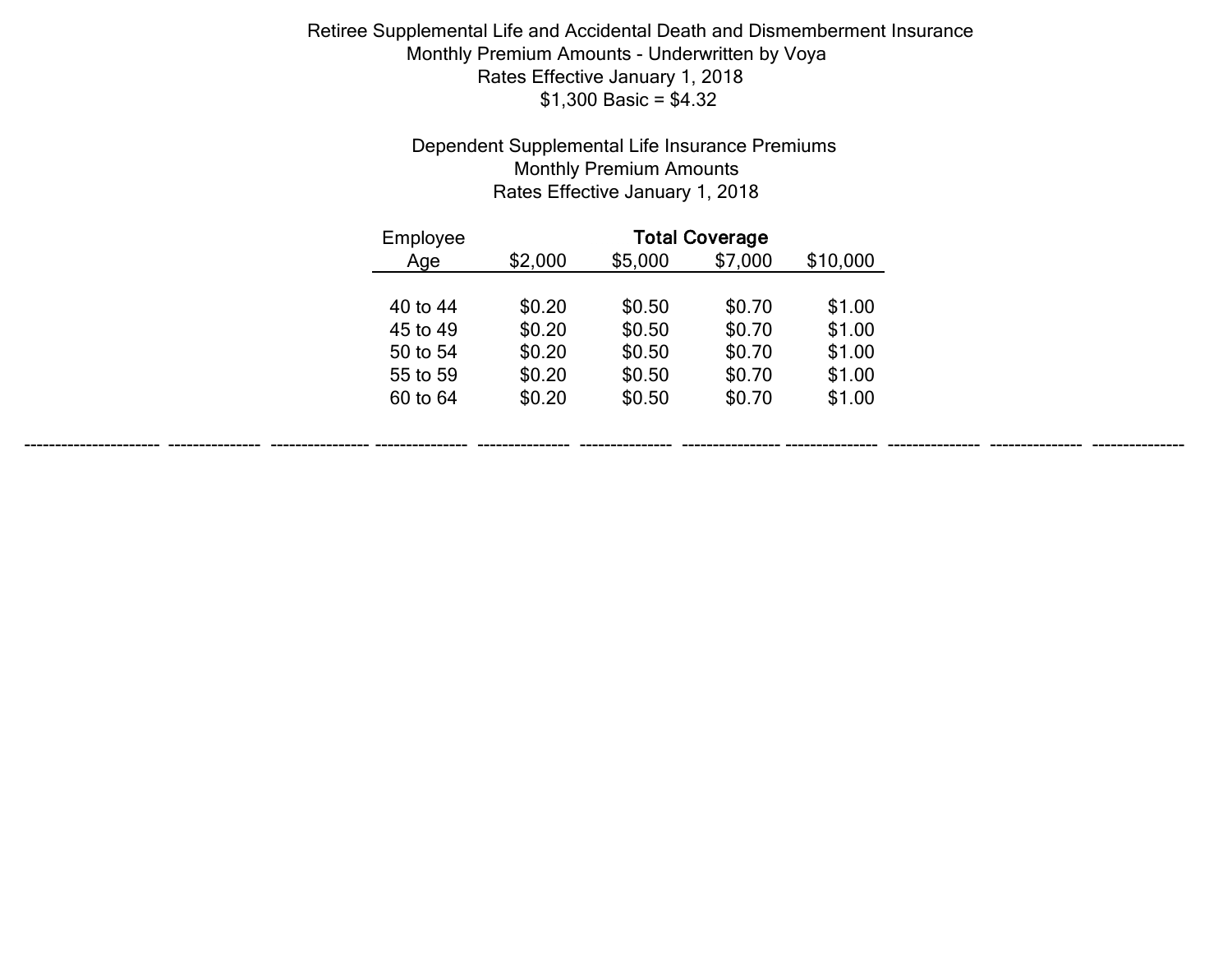# Spouse Supplemental Life Insurance Monthly Premium Amounts Rates Effective January 1, 2018

|                | <b>Spouse Total Coverage</b> |          |          |          |          |          |          |          |          |          |  |
|----------------|------------------------------|----------|----------|----------|----------|----------|----------|----------|----------|----------|--|
| Employee's Age | \$5,000                      | \$10,000 | \$15,000 | \$20,000 | \$25,000 | \$30,000 | \$35,000 | \$40,000 | \$45,000 | \$50,000 |  |
| 40 to 44       | \$0.45                       | \$0.90   | \$1.35   | \$1.80   | \$2.25   | \$2.70   | \$3.15   | \$3.60   | \$4.05   | \$4.50   |  |
| 45 to 49       | \$0.55                       | \$1.10   | \$1.65   | \$2.20   | \$2.75   | \$3.30   | \$3.85   | \$4.40   | \$4.95   | \$5.50   |  |
| 50 to 54       | \$0.85                       | \$1.70   | \$2.55   | \$3.40   | \$4.25   | \$5.10   | \$5.95   | \$6.80   | \$7.65   | \$8.50   |  |
| 55 to 59       | \$1.65                       | \$3.30   | \$4.95   | \$6.60   | \$8.25   | \$9.90   | \$11.55  | \$13.20  | \$14.85  | \$16.50  |  |
| 60 to 64       | \$2.55                       | \$5.10   | \$7.65   | \$10.20  | \$12.75  | \$15.30  | \$17.85  | \$20.40  | \$22.95  | \$25.50  |  |
|                |                              |          |          |          |          |          |          |          |          |          |  |

|                | <b>Spouse Total Coverage</b> |          |          |          |          |          |          |          |          |           |  |  |
|----------------|------------------------------|----------|----------|----------|----------|----------|----------|----------|----------|-----------|--|--|
| Employee's Age | \$55,000                     | \$60,000 | \$65,000 | \$70,000 | \$75,000 | \$80,000 | \$85,000 | \$90,000 | \$95,000 | \$100,000 |  |  |
| 40 to 44       | \$4.95                       | \$5.40   | \$5.85   | \$6.30   | \$6.75   | \$7.20   | \$7.65   | \$8.10   | \$8.55   | \$9.00    |  |  |
| 45 to 49       | \$6.05                       | \$6.60   | \$7.15   | \$7.70   | \$8.25   | \$8.80   | \$9.35   | \$9.90   | \$10.45  | \$11.00   |  |  |
| 50 to 54       | \$9.35                       | \$10.20  | \$11.05  | \$11.90  | \$12.75  | \$13.60  | \$14.45  | \$15.30  | \$16.15  | \$17.00   |  |  |
| 55 to 59       | \$18.15                      | \$19.80  | \$21.45  | \$23.10  | \$24.75  | \$26.40  | \$28.05  | \$29.70  | \$31.35  | \$33.00   |  |  |
| 60 to 64       | \$28.05                      | \$30.60  | \$33.15  | \$35.70  | \$38.25  | \$40.80  | \$43.35  | \$45.90  | \$48.45  | \$51.00   |  |  |